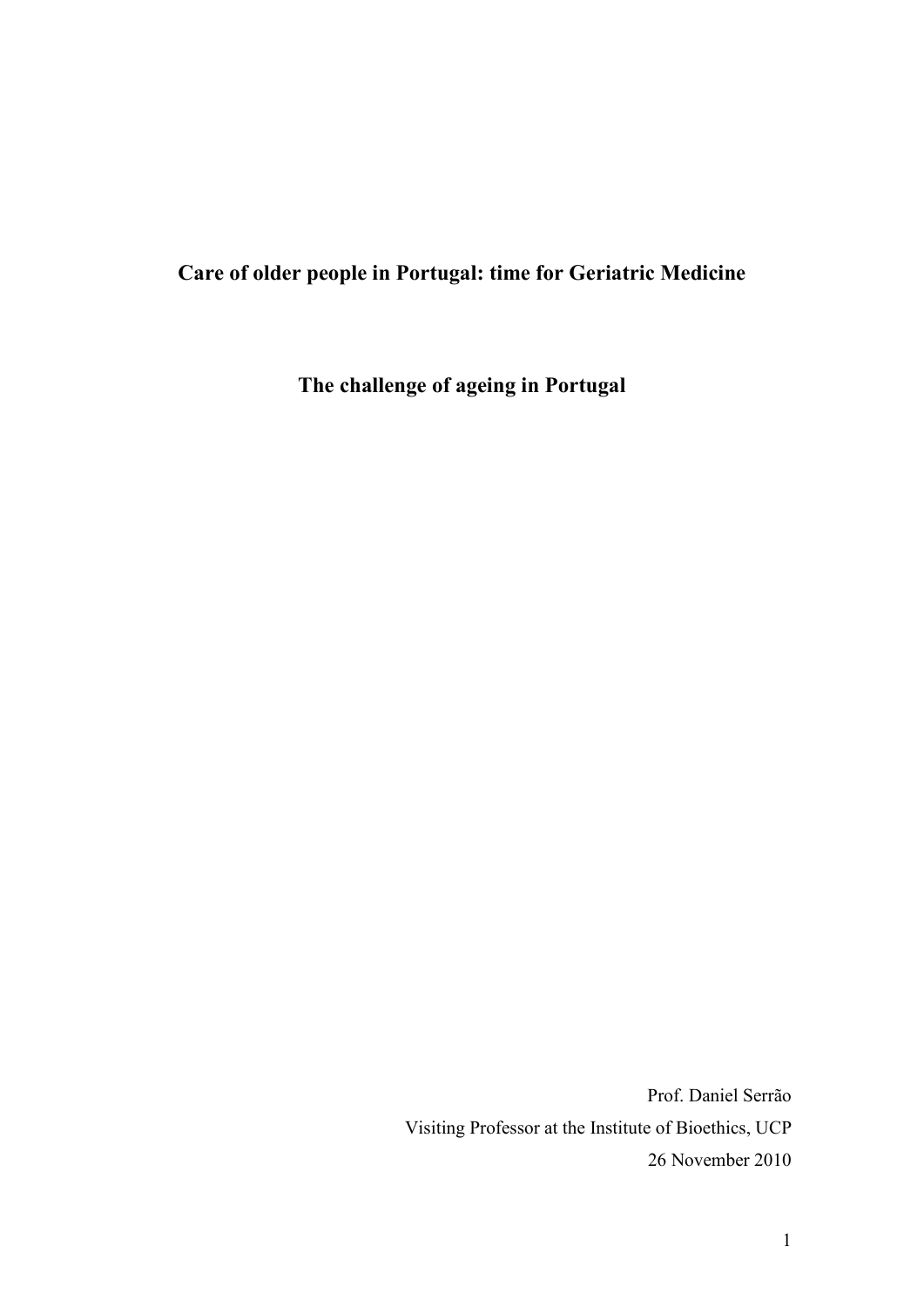## **Introduction**

 I would like to express my thanks for the invitation to take part in this international conference organised by the European Union Geriatric Medicine Society (EUGMS) and the Geriatric Studies Group (GERMI), of the Portuguese Society of Internal Medicine (SPMI) concerning '*The challenge of ageing in Portugal'*.

 There are indeed several challenges in the process of ageing, and these vary substantially according to the culture of the country, and, within each culture, according to each individual. How they live and in which way they fulfil themselves as people, as cultural beings.

 It therefore makes sense to analyse the challenges of ageing in a given country; in this case, Portugal.

 Portugal is the only country in Europe that has occupied the same territory and has spoken just one language for almost a thousand years.

 We Portuguese are at the extreme west of the European continent, with only the Atlantic Ocean in front of us. We have been attracted by Europe, but also by the sea and the mystery of what might lie beyond the water, where the sun hides every evening, covering the earth in a cloak of darkness.

 Hence, Portuguese culture has always been a mix of reality and dreams, of certainty and doubts, serenity and astonishment.

 I will bear in mind the Portuguese culture when I talk about the challenges of ageing in Portugal, a country of seafarers, squadrons and fleets, in António Nobre's poetic expression.

But first, I would like to say two things about ageing.

1. Man lives in time, both as an individual and as a species.

 There is an individual chronology that goes far beyond individual physiological changes, such as the stimulating day and the restful night; or the sequence of the solstices and equinoxes and their yearly fluctuations in temperature.

 This is because it can now be stated that it is the duration of the processes of chemical enzymology that creates individual biological time; for example – and this is a real case – an *in vitro* embryo, frozen at minus 170ºC for 15 years and then implanted, began to live at the same time as one of its brothers that was immediately implanted; but commenced to 'create' time, to create its own time, with a 15 year delay; because deep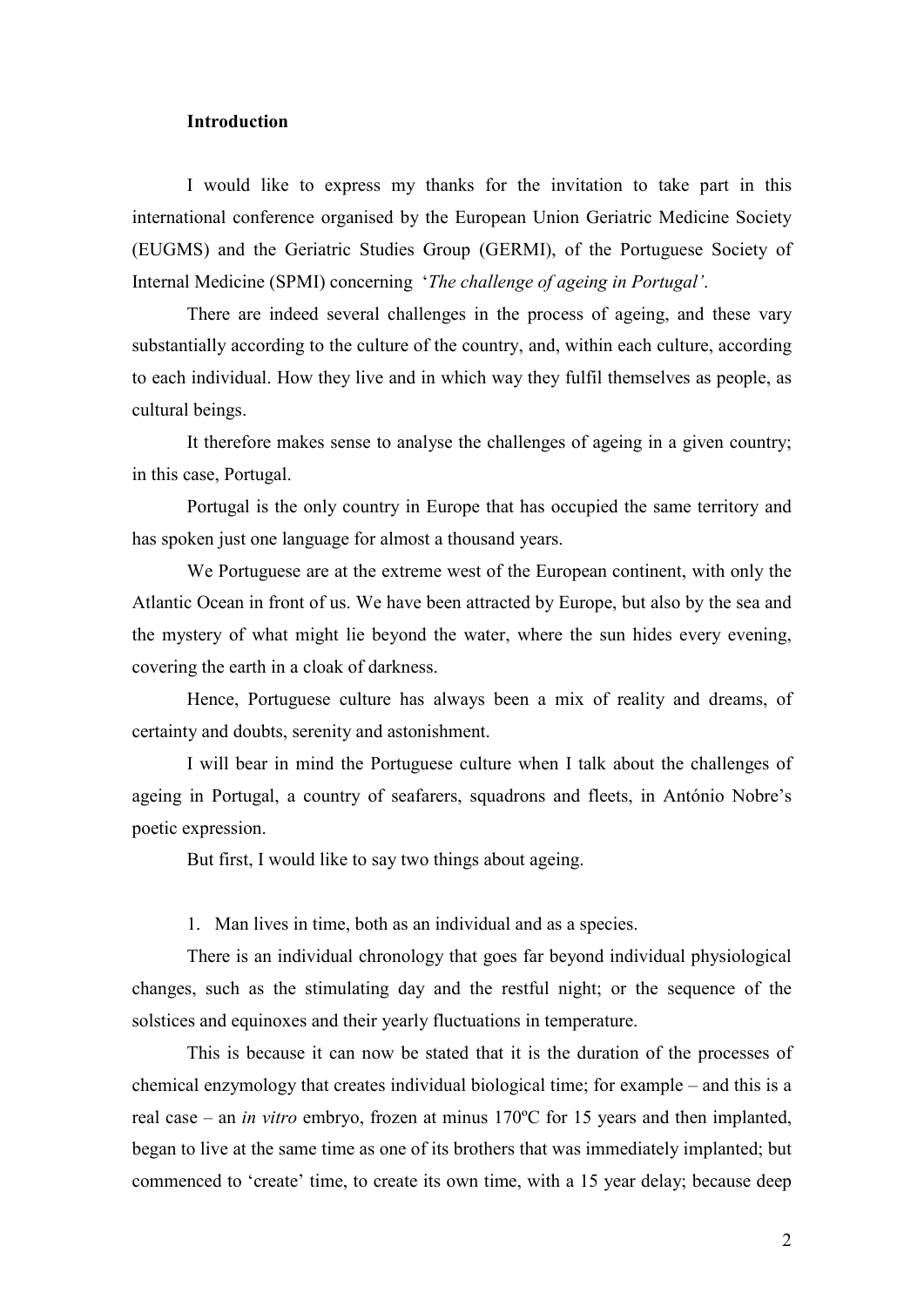freezing suspended biological time until the transfer, 15 years later, into the mother's womb.

 Even in everyday situations of conception, birth, development and death, there is diachrony between the formal time of clocks and calendars and individual biological time. Analysis of the challenges of ageing depends on a proper consideration of this diachrony, as we shall see.

 This diachronic relation has been recognised for thousands of years in folk wisdom. People who know me and know that I am 82 years of age say: time doesn't seem to go by for you, it seems not to go by you. To their mind, being nearly 83, I should be shaky, tired, absent minded and incapable of giving a paper at an International Conference such as this one.

There is an individual chronology, of course.

 But there is also a species-specific temporal biology, which I have termed Archaeobiology, a concept that is not anti-Darwinian, but rather, supra-Darwinian.

 Since I cannot reproduce my publications on the concept of archaeobiology here, I would just say that the adaptive evolution of living species and of Man, both in the classic theory of Darwin, and the neo-Darwinism of Ernst Mayr, only has meaning when considered within a temporal perspective. No adaptive alteration, no neospeciation has ever been or will be instantaneous; nor does it ever occur in a differentiated adult body.

 What does exist is a difficult and very prolonged genetic learning, such that the pressures of the ecosystem can be carried to the DNA of germ cells and appear later in the process of embryonic development, as modified somatic structures.

 The human genome should thus be seen as the archaeobiological memory of the species, archived in its non-codifying part, made up of nucleotide sequences that do not transfer information for the cytoplasm to construct proteins and which are highly predominant in relation to codifying genes. The latter produce the actual body, the others memorise historic bodies and form the archaeobiology of the species *Homo*.

 2. To age is to fulfil a genetic programme that can allow for a maximum lifespan of around 120 years.

 Why do we live, today, for a shorter time than that granted and allowed by human genetic programming?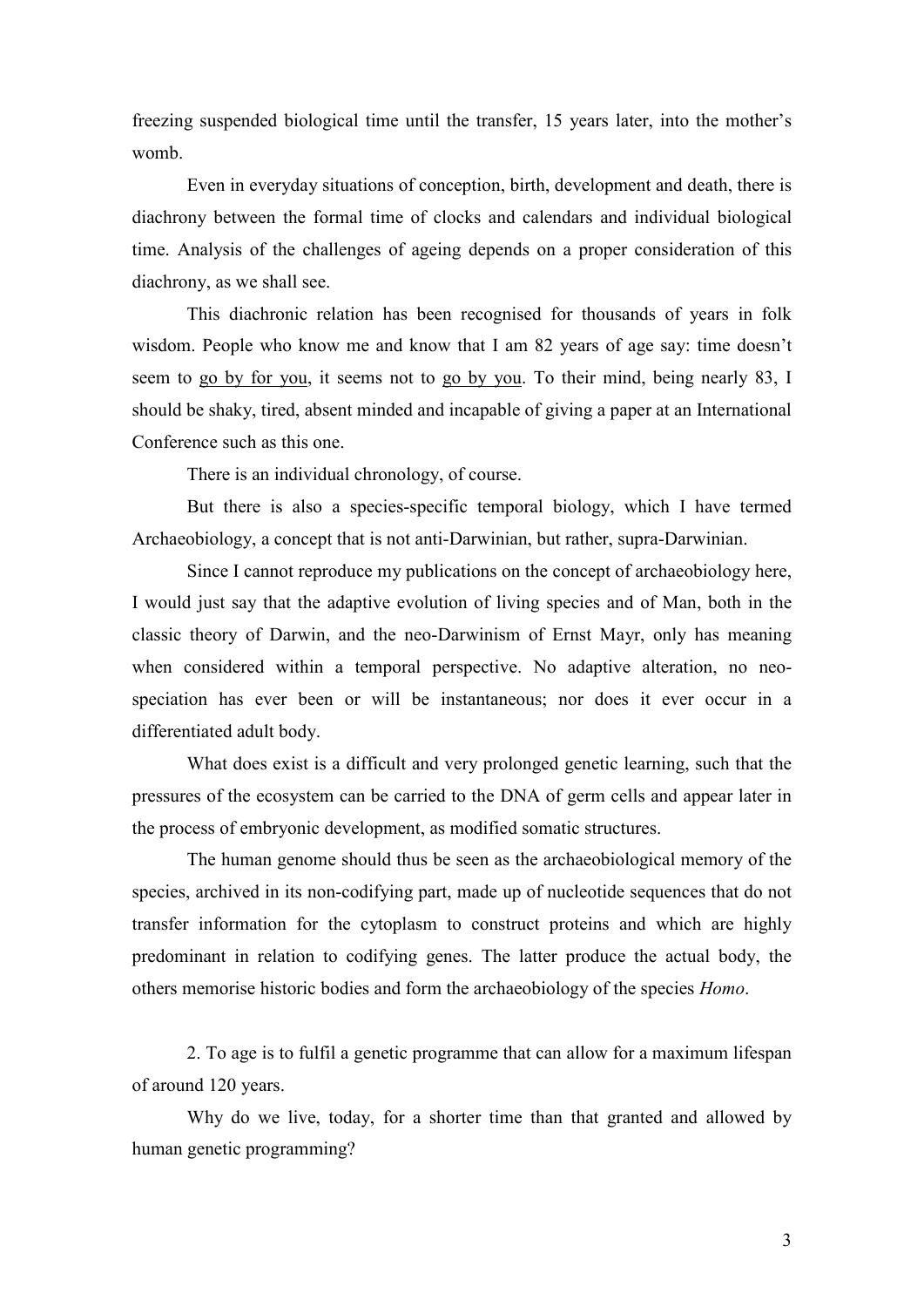The answer is, exclusively because of extragenetic actions, such as homicidal or accidental violence; or because of epigenetic factors, such as alimentation and the ingestion of liquids, microbial and viral infections; and changes to the individual genetic information make-up.

We call the results of these actions diseases.

 Diseases, for widely differing reasons, which I cannot detail here, eat up an individual's biological time or compete with that time, as in the case of neoplasias.

We therefore have two times in which to age.

 Calendar and clock time, which are so finely tuned nowadays that they can measure the milliseconds in the life of top level athletes as they run, swim or pedal against time.

 The time of cell and organ biological activity, the expression of which becomes a reality with the measuring of the speed of electrical impulse propagation along the axonal projections of the cortical neurons and the networks they form.

It is the using up of these times, synchronous or diachronous, that ages us.

 We begin to age when the single cell embryo goes through the necessary biological steps to divide and become a two-cell embryo.

*In vitro,* each single cell embryo has its own time to duplicate the DNA and split into two cells. *In vivo*, each embryo has its own time to reach the lining of the uterus and implant itself there, to live.

So, is this the marker differentiating individual biological time?

 3. Having closed this brief introduction on the biology of ageing, let us move on to the challenges of ageing in Portugal. I have identified six for the sake of brevity.

Who exactly is a senior? First challenge.

 In a previous publication, I claimed that Seniors constitute a new social and age group, like childhood, adolescence or youth.

 I set the onset, arbitrarily, at 65 calendar years of age, and any senior will reach a maximum of 120 years. For a centenarian – and there are increasingly greater numbers of them in Europe, and also in Portugal – the senior phase will account for 35% of their lifespan, much longer than childhood and adolescence together. And what great importance we attach to these initial age groups!

 In the senior age group, as in the other age groups, including youth and adulthood, there is health, sickness and death. Road and other accidents, for example,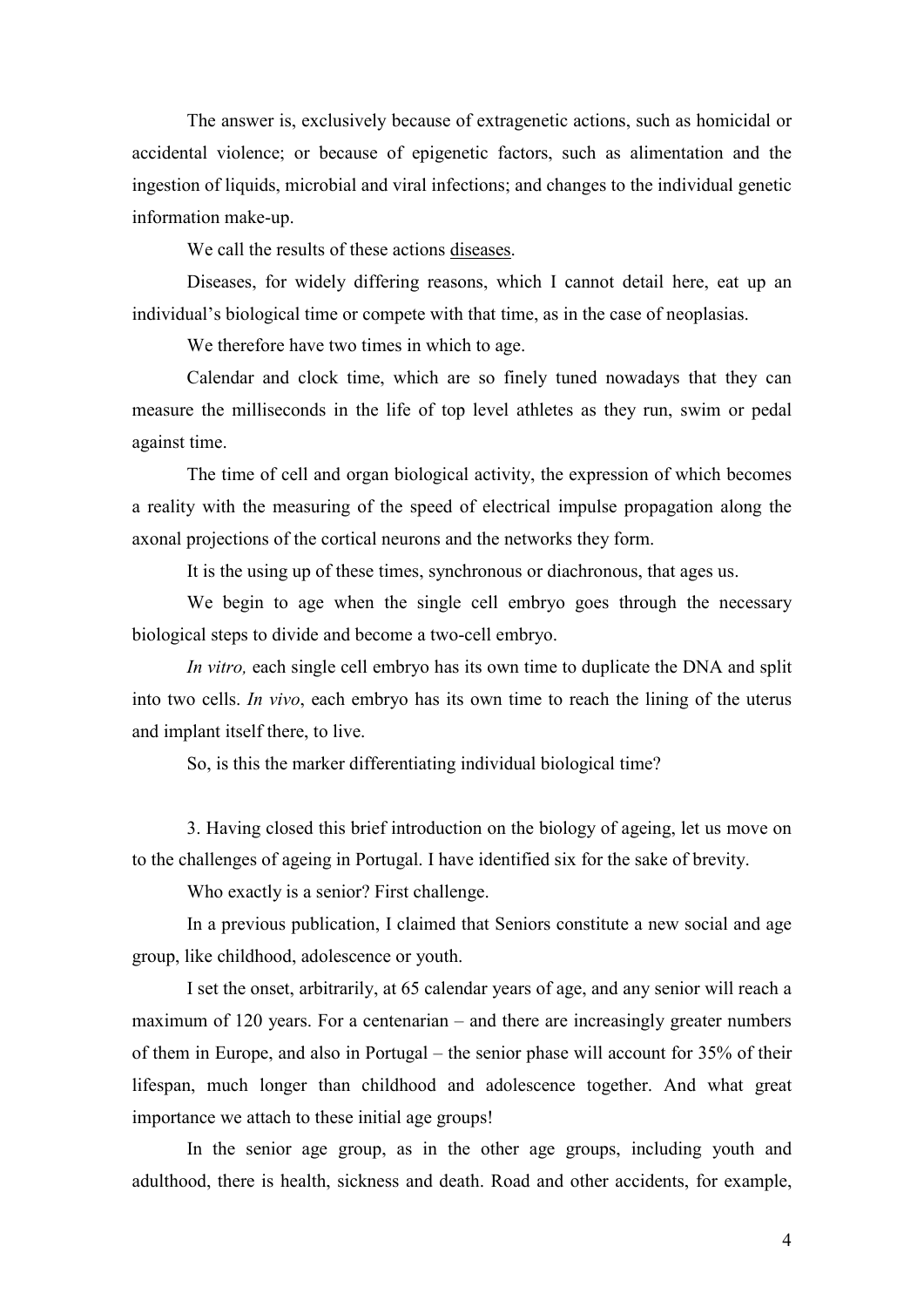are the main cause of death for young people, and are fairly uncommon in the senior age group.

 I would answer, then, that a Senior is any citizen, man or woman, aged over 65. This is his/her status.

And how do Seniors live, second challenge.

To put it simply, I would say that there are three main categories:

- healthy, independent and active

- almost healthy, not very dependent, but inactive

- sick, dependent and inactive

 If we accept this typology, we can move on to looking at the challenges posed for each of the three ways that a Senior lives old age.

What do sick, dependent and inactive Seniors need, third challenge.

 I will reply to each, beginning with the last: the sick, dependent and inactive Seniors.

 4. In Portugal, it falls to the National Health System, which is general, universal and free, to provide the solution for this problem, meeting the healthcare needs of these senior citizens.

 Previously, it was the family that cared for its sick and dependent seniors. But today, in Portugal, even in rural settings, the provision of healthcare, food and hygiene to a bed-ridden senior is so demanding and rigorous that families are unable to provide it.

 The network of ongoing care, recently created within the scope of the National Health Service, is very far from meeting the needs existing throughout the county. Contracts continue to be made with the *Misericórdias* and other non-profit-making institutions, but poor families living outside the big cities who take in, for example, a hemiplegic relation discharged from hospital, do not know how to attend to his/her needs.

 Well-to-do families can keep their sick and dependent family member at home with them for years, in cases of Alzheimer's disease for example, contracting employees from companies specializing in providing this type of home care.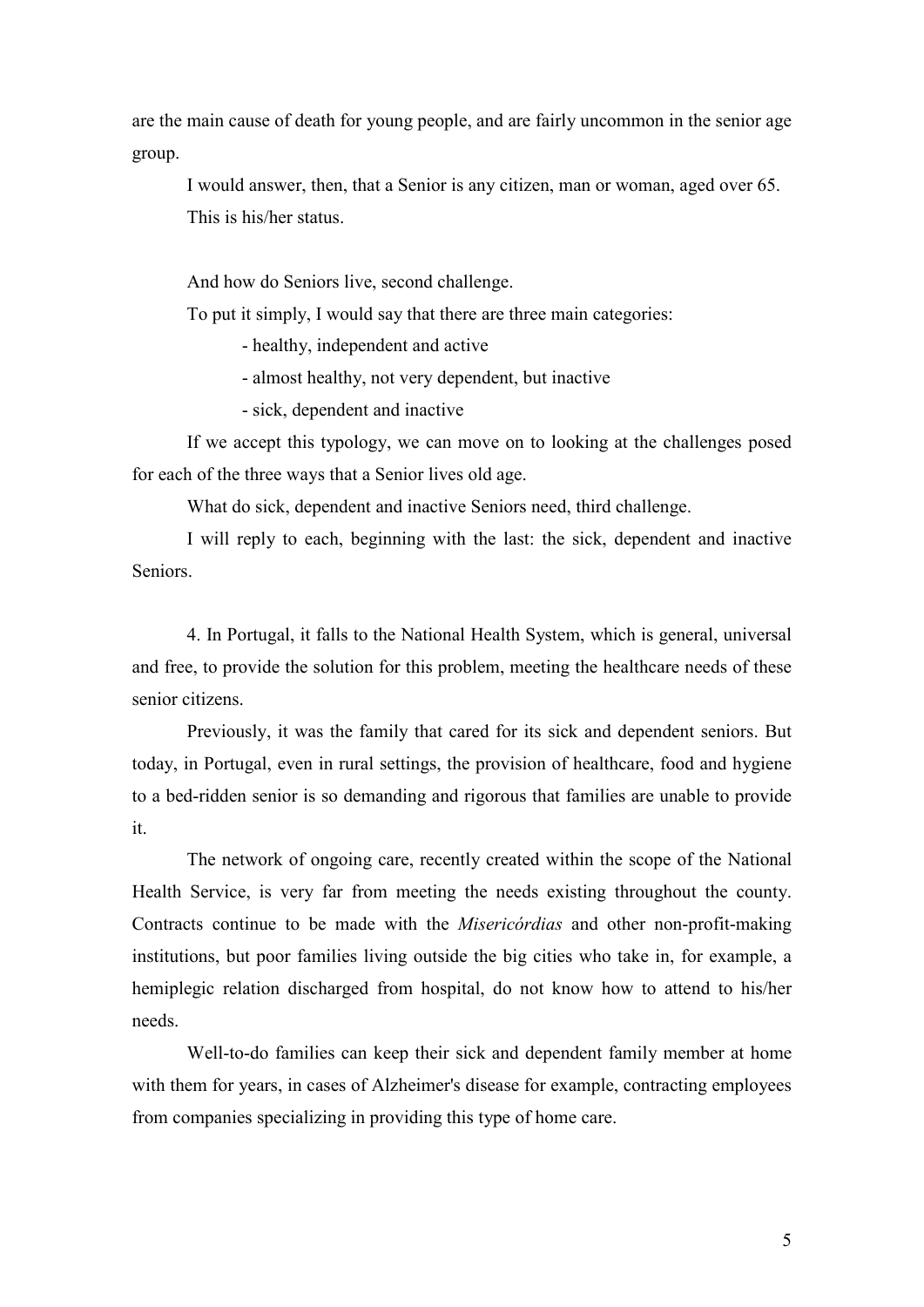For the middle stratum, there is a choice of private, for-profit institutions, with various names – rest homes, homes, protected accommodation – which take in dependent Seniors with chronic illnesses until they die.

 The cost of these solutions is high, even for families of the upper middle class; and the cost, unfortunately, is proportionate to the services provided. It is only cheap when it is of poor quality.

 From time to time we hear news reports on the closure of homes for the seniors which had the capacity to shelter 40 with dignity, but which had 'piled in' 80 or more, in indescribable conditions of indignity.

 The challenge of sheltering and respecting the sick and dependent seniors has not been met in Portugal by either the Social Services, the Health Service, or by not-forprofit Institutions in the Social Sector.

 Discrimination, based on families' spending power, penalizes the less favoured families and is a glaring injustice for the members of this new social stratum, the Seniors, who deserve as much, or more attention than the Young.

 And when the seniors, as in other social strata, begin the process of dying from an incurable illness, how are their needs met?

This fourth challenge merits discussion at some length, but I will be brief.

 Over 30 years ago, Dame Cicely Saunders taught and proved that there is a new care assistance appropriate to the situation of someone who is in the process of dying, which is personalized palliative care.

 Since 1996, I have insisted on the need to create personalized palliative care in Portugal, which is multidisciplinary and needs specialized practitioners.

 Much has been done since then to provide such care, a care which, in the WHO definition, neither delays nor hastens the natural dying process, but which provides the person with every care that foster well-being – physical, psychological, social and spiritual well-being – right up until the end.

 But high quality care is to be found in the ambit of the private companies operating in the business area that is Health; in Portugal for example, the Espírito Santo Group and the José de Mello Group, Health.

 In the public sector, the oldest palliative care service is that of the Institute of Oncology, in Porto; recently a Palliative Care Service was created at the S. João Hospital with a more modern and flexible outlook.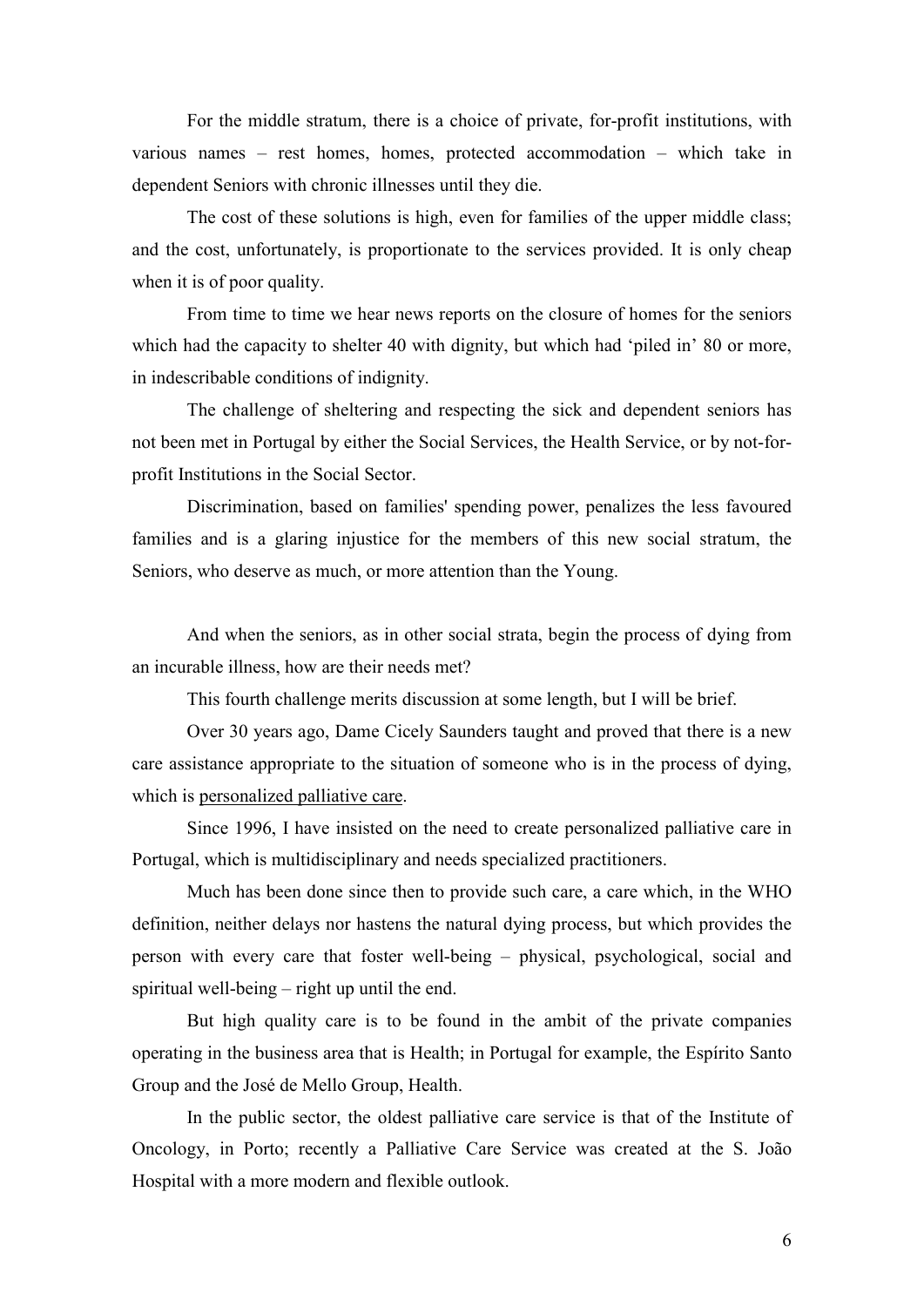However, given the lack of a national network to provide palliative care on the NHS, we can state that in this challenge too there is unjust discrimination between rich families, who see their Seniors die in peace, and poor families, who watch their Seniors die in pain that goes untreated and suffering that nobody takes on board or relieves.

 5. Let us now move on to the second way of being a Senior – healthy or almost, independent or almost, but inactive.

 This is, without doubt, the most numerous category, and is the world of the socalled retired or pensioners. Those who have ceased to work in a formal job – such as a train driver, bank employee or teacher in any level of education – retire from living; instead of merely having reformed from formal working life.

 For a long time, nobody had time for these senior people for anything, if we discount the tiresome coach trips organised by the Social Services to show the streets and museums of Lisbon to the elderly from the provinces…

 Until, in more developed European countries, it was discovered that these senior citizens, some of whom actually have high spending power, were an attractive business area. They became a new consumer 'segment'.

 As we have seen, the ailments of these senior citizens are mainly in the joints, vision and hearing, with some cognitive disorders.

 Then, out of the blue, these inactive and ailing seniors were deluged with a choice of products and services to ease away joint pain, strengthen muscles, eliminate extra fat, lower cholesterol, normalize glucose levels, give perfect vision and eliminate deafness – to give a few examples.

 The SPAs promise *Sana per Acqua*, health through water, diversifying the ancient thermal springs that were for specific purposes – respiratory or skin allergies, or kidney stones, diabetes, lazy bladder, colitis, and so on. Drunk, inhaled or sprayed, the waters effected their cures. The SPAs have a beneficial effect on overall health and all the different kinds of focal ailments are also improved.

 This business area has grown vastly, and has broadened its objectives, developing the concept of global health for the Senior. It is no longer a case of easing movement and providing support for certain metabolic or behavioural impairments, but rather of offering a whole other way of living old age with joy and happiness.

 I will give an example that is not in Sweden, where the Seniors have been as kings for some time now, but in Portugal.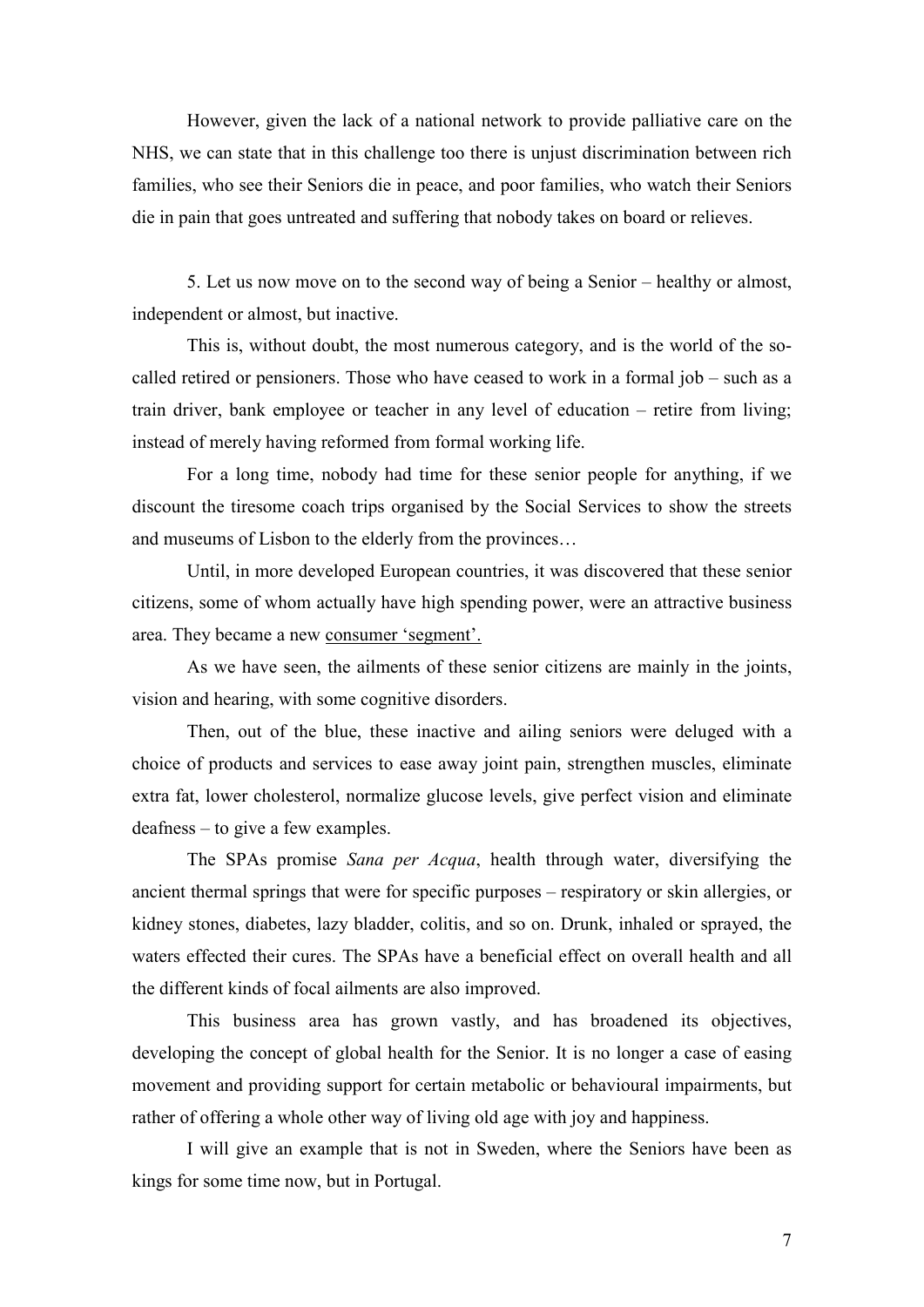A company is going to build from scratch a large, modern, healthy village covering 113 thousand square meters so that pre-seniors and seniors can enjoy an overall better quality of life until they die.

 The company representative made a statement as follows (*Público* newspaper, 8th September 2010):

 'The investment in the senior and pre-senior segment is a natural result of the ageing of the European population, of greater longevity, of this segment's growing search for quality of life and of the growing demand for this type of product that is not met by the current supply. In addition, children nowadays are not in a situation to be able to care for and maintain their parents while living with them, given current living conditions and the smaller size of modern housing, but they want to give their parents good conditions and quality of life. The complex… is the first in our country to provide integrated physical, psychological, social, spiritual and intellectual well-being, while simultaneously preventing illness and protecting health via carefully prepared appropriate food, physical exercise accompanied by specialists, nursing care and preventative medicine, thus deferring the need for human dependence and the respective costs.

 At the same time, should they need ongoing or permanent care, residents can move into the assisted living units, remaining in the same area and with the same personal relationships, the same day-to-day contact with friends and the health service workers who cared for them when they were active.'

 This long citation serves to show, once again, that rich Seniors, or those with rich children, have total happiness at their disposal.

 The project is eco-friendly, non-polluting, does not threaten its beautiful rural setting and will provide total satisfaction for some (few) hundred people who have the means to buy a safe and happy old age.

 Once again, none of this can ever be offered to an older population who, in the main, do not have the resources to fill their time of life with health, independence and physical and mental activity.

 I have nothing against the rich who use their wealth to buy a happy life as Seniors.

I know that it can never be for everyone.

 But to call for social concern for all Seniors to be entitled to have healthy and active lives seems to me to be a good reply to this fifth challenge.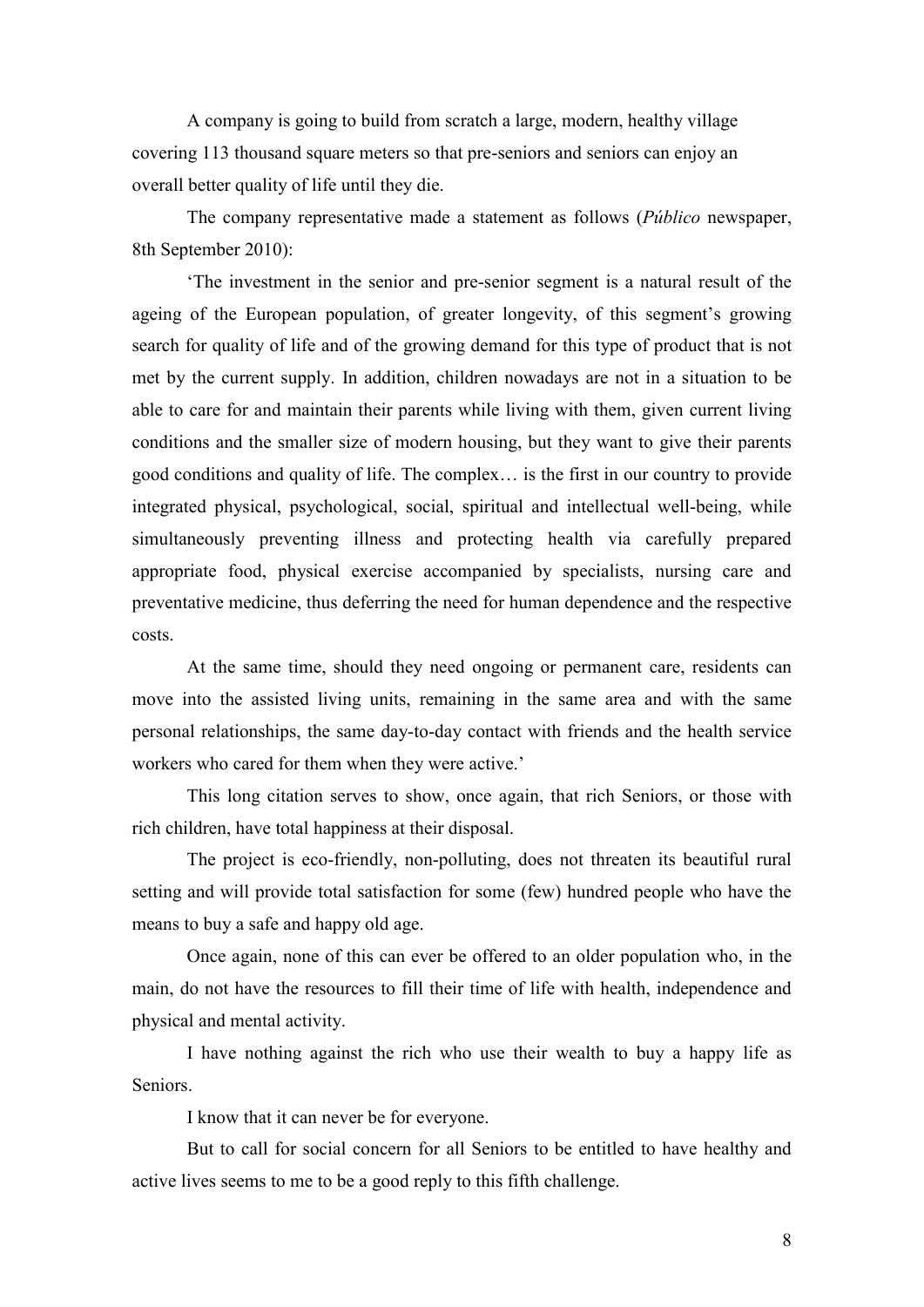6. And now for the sixth challenge, which is the one for which I have the right answer ready.

How do healthy, active and independent Seniors live? That is the challenge.

 My answer is this: they live as do those who are healthy, active and independent at any other age – children, adolescents, young adults, adults.

 They work, they take on responsibilities, at times heavy responsibilities, and they have future projects within a time frame that is undefined right now.

 Much more than young adults, Seniors live in the deep joy of Hope. Each new conquest, each personal or business success, each objective met, all are received as the fruits of Hope.

 Manoel de Oliveira conceives a new film at 102 years of age and when he sees it shown in Cannes or Venice, he will be glorifying Hope.

To hope is the great verb of life. But only the Senior conjugates it in full.

 There are increasingly more of us healthy, independent and active Seniors, but we are still few. We account for around 25% of the two million Seniors in Portugal; another 25% will be less healthy and with some dependency, and inactive or not very active.

 And one million Seniors need the support of family, social services and a National Health Service that is truly general, universal and free at time of use. With ongoing care and palliative treatment.

 7. And how does one become a Senior who is in full possession of his physical, mental and social capacities?

 Each person has a normal genetic substrate, and the future depends on the interplay with epigenetic factors and the way that each decides to deal with those factors.

 To win good quality old age is a decision made in our youth, and the young person is not always well-informed as to the consequences of his decisions on the quality of his life as a senior.

 For example, a young man who decides to drink too much alcohol in bars and various night spots will easily grow into an adult who suffers from alcohol abuse and will end up dependent on alcohol; he will die before he reaches old age; or will be a sick, dependent and inactive senior, going from hospital to hospital, abandoned by his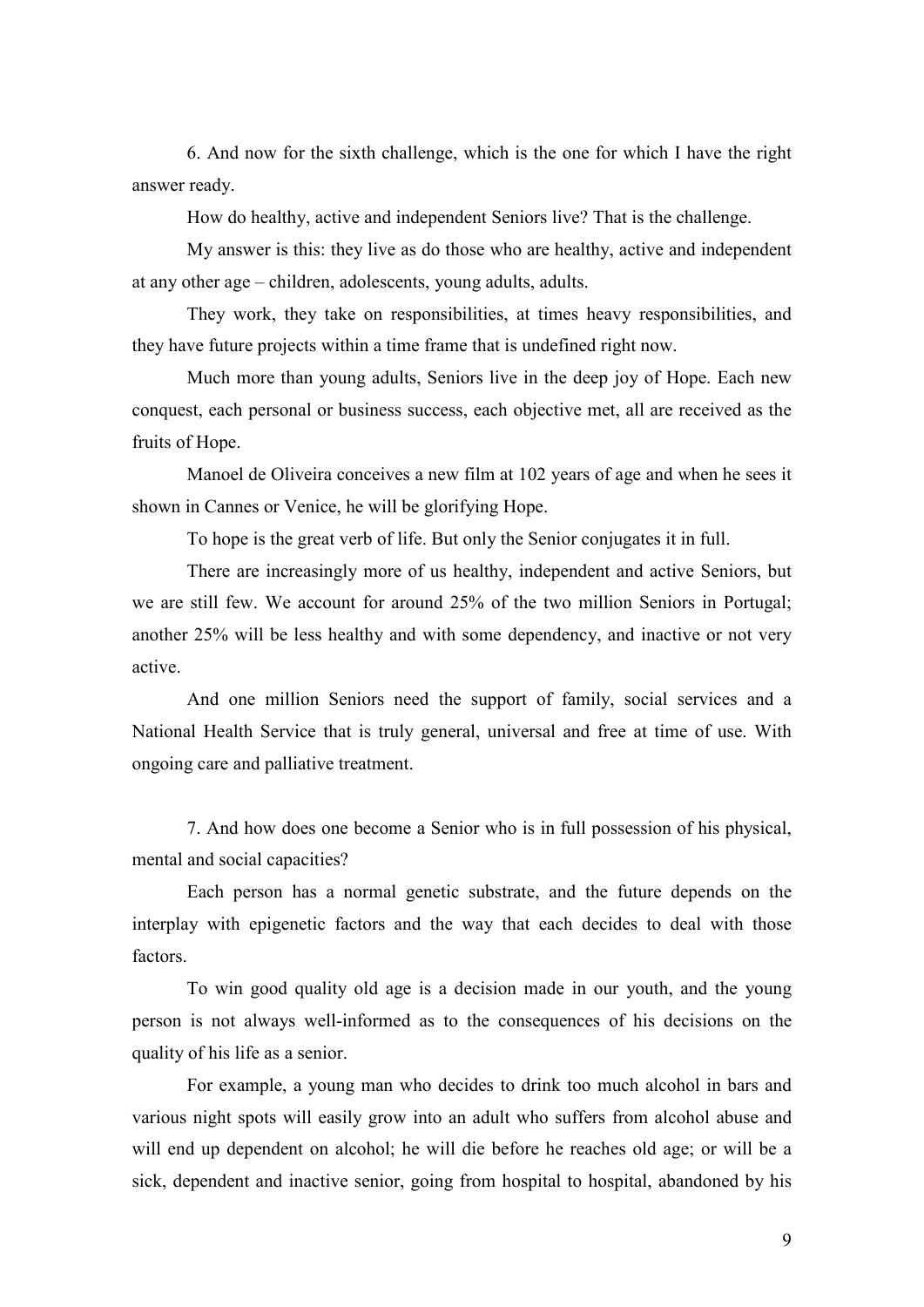family, until ruptured oesophageal varices put an end to the suffering of an old age that he ruined in his youth.

 The same can be said of the decision to take up smoking at the age of 14, to eat excessively at 12, to inject heroin at 20, to spend many hours every day playing poker on the computer or watching video after video as if the real world did not exist.

 When one hears the clinical history of a 50-year-old man who has had a stroke, or heart attack, diabetes, obesity, lung cancer, one can easily note the wrong decisions made in handling the epigenetic factors that eat up the body's time, alter it in structure and function and lead it to an early death.

 So, the challenge of managing to live, after the age of 65, as a healthy, independent, active, and thus happy senior, is won in childhood, in youth, and in the first years of adult life.

 After this time, there is nothing, or hardly anything, that can be done for someone to be a happy senior.

 We can give an alcoholic a new liver, but we cannot correct the damage that alcohol and cirrhosis have done to his body over the years.

 Don't for a minute think that it is with organ transplants, namely heart transplants, that one can create healthy, independent and active Seniors. We all know that changing the engine is not enough to give you a new car.

## **Conclusion**

.

 Health education and the promotion of decisions and behaviours that will create a current and future state of health must be priorities in a country, such as Portugal, which has so many other conditions conducive to its citizens reaching 100 years of age: little air pollution in most of its territory, abundant and good quality water, hundreds of kilometres of beaches that can be used six months of the year, relatively mild winter temperatures, good fish for a traditional and intelligent national cuisine. Good wines, which are very healthy when drunk in moderation throughout life.

 I will close with a proposal that should be taken up as a permanent national objective:

 To mount an effective campaign against alcoholism – through education in the family and at school. And through social censorship instead of tolerance.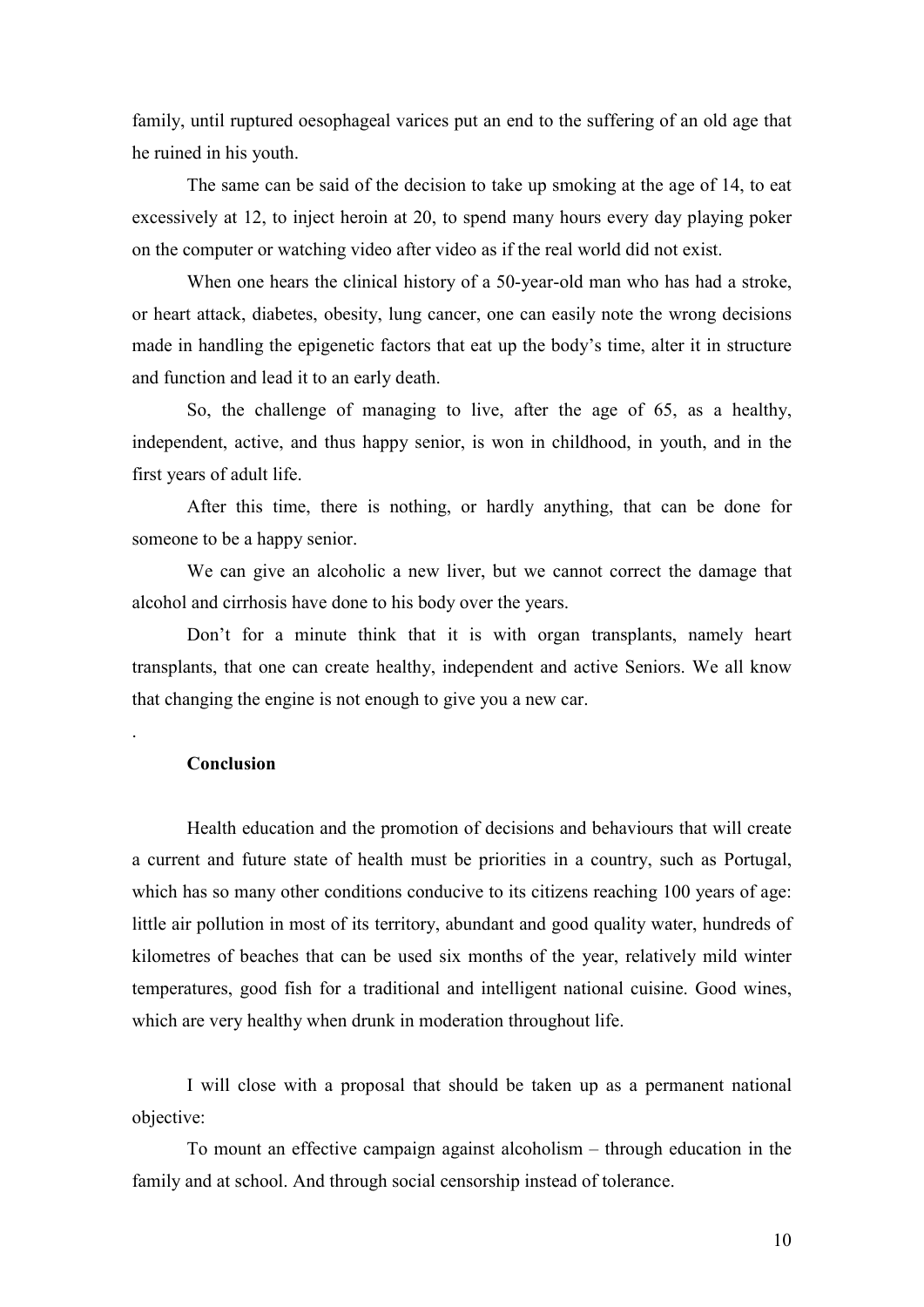To make an effective fight against obesity – through education in the family and at school. And through social censorship.

 To cut to the minimum the habit of smoking – in the family and at school. Reinforcing social censorship.

 This is the great tripod sustaining a better quality of life for our Seniors who will not age or die before their time.

This is a big question, the biggest public health question in Portugal.

But it is not only a question of the State.

It is also a great challenge for all of us, as responsible and free citizens.